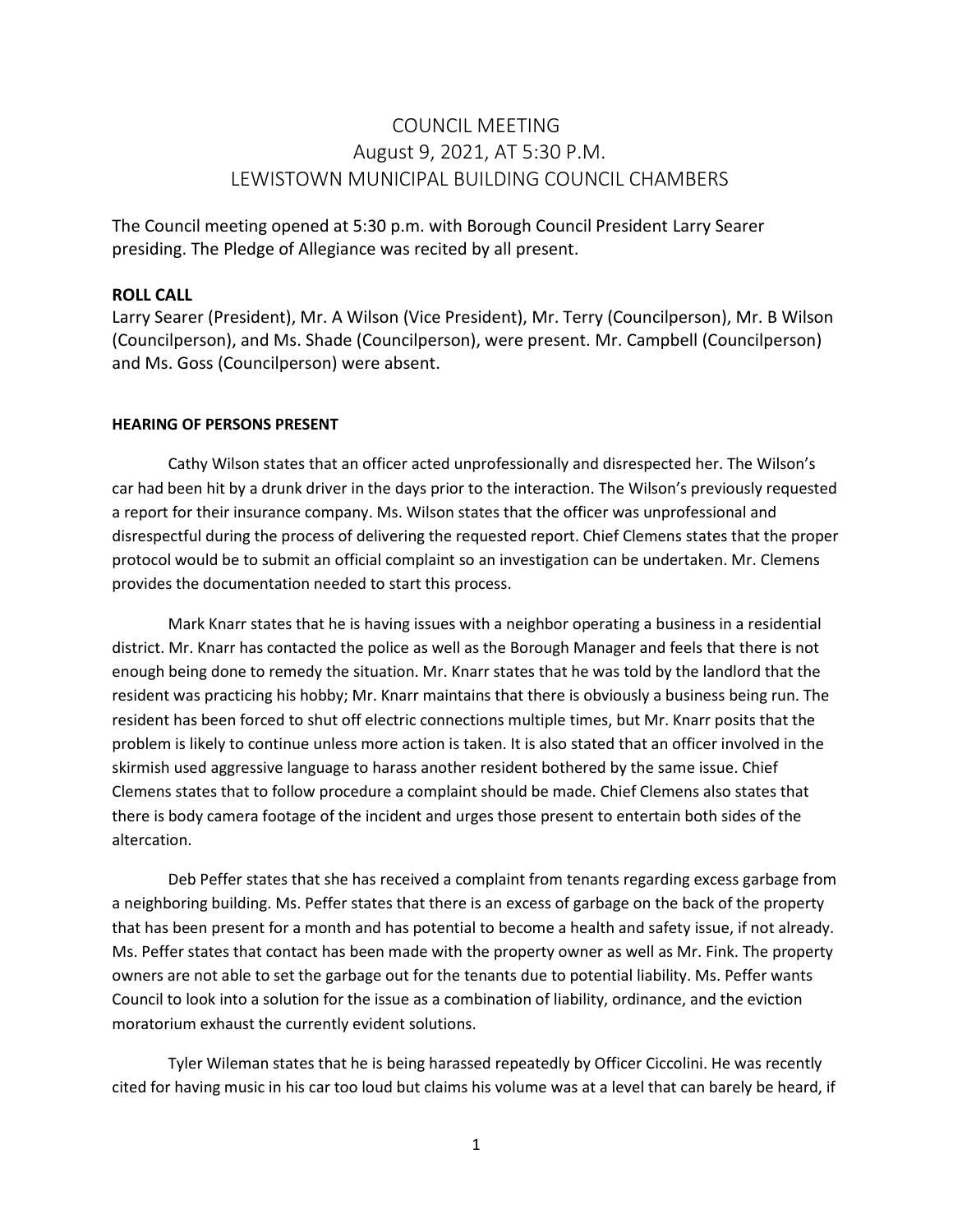at all, from the outside of the vehicle. Mr. Wileman claims that Officer Ciccolini is giving him citations simply because they do not get along. Chief Clemens states that he can provide the documents to submit a complain regarding the officer, but the citation must be taken to the Magistrate.

Michael Myers states that there are multiple sinkholes behind his home that raise great concern. Mr. Myers has 6 children and is worried because there are sinkholes obstructing the entrance to his home as well as the parking lot for the apartments. Mr. Myers states that he has contacted Mr. Fink for months, but the problem still persists. One of the holes that Mr. Fink measured was 4 feet deep. Mr. Myers also states that there were needles found behind the building that were collected by Officer Callahan. Mr. Myers has not heard back regarding preventative actions or the source of the needles.

## **\*\*CONSENT AGENDA**

The following are routine, procedural, and informational non-controversial items and do not appear to require discussion or explanation prior to Council's action. These items will be acted upon by one motion unless any member of Council desires to move an item to the Regular Agenda for further discussion.

- A. \*\*Approval of Minutes:
	- a. Council Meeting- July 19, 2021
- B. \*\*Approval of Treasurer's Report
- C. \*\*Approval of Schedule of Bills
- D. \*\*Facility Use Request:
	- 1. Bargo Block Party
	- 2. Goose Day Race
- E. Acknowledge receipt of Fame Meeting Minutes & Stats
- F. Acknowledge receipt of Tax Collector's Report
- G. Acknowledge receipt of Codes Enforcement Report

# **On a motion by Ms. Shade and seconded by Mr. Terry, Council unanimously moved to accept the consent agenda.**

## **BOROUGH MANAGER**

Mr. Zimmerman states that the Valley Street repository property purchase should be approved and available to the Borough no later than August  $26<sup>th</sup>$ . Mr. Zimmerman would like to remind the public that the pool season will be ending August  $15<sup>th</sup>$ . Mr. Zimmerman states that a vote must be made to proceed with the W Water Street Sidewalk Replacement Project. The bid has already been approved by Council, a notice to proceed is needed.

**On a motion by Mr. Terry and seconded by Ms. Shade, Council unanimously moves to approve a notice to proceed with the project.**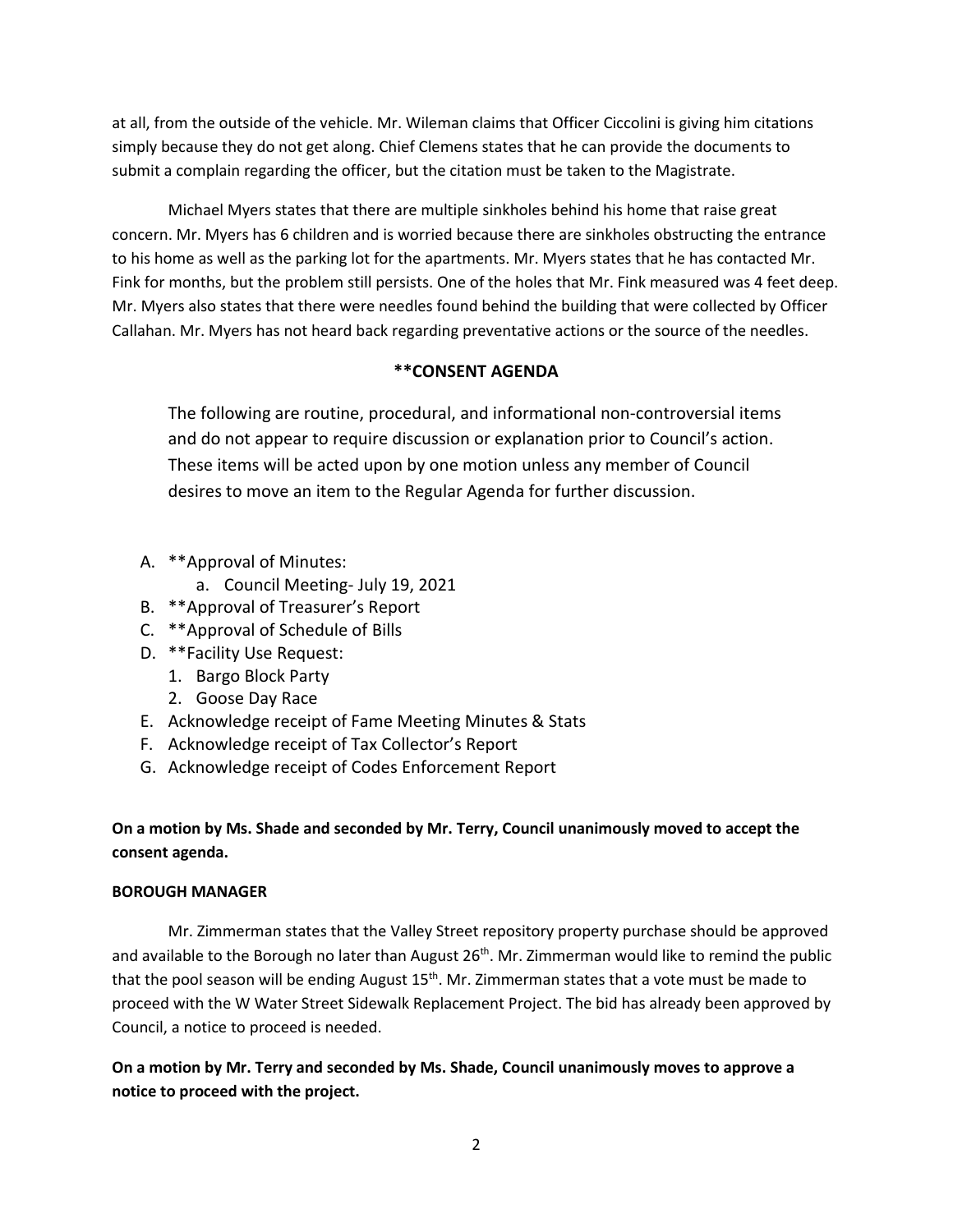Ms. Miller presents Ms. Anewalt's Tax Exoneration report and requests a motion to approve the exonerations.

# **On a motion by Ms. Shade and seconded by Mr. A Wilson, Council unanimously moves to approve the tax exonerations.**

#### **FIRE CHIEF**

In the month of July there were 21 calls for action: two building fires, one cooking fire, two brush fires, six medical assists, two motor vehicle accidents, one water search assist, one extrication of a person from a vehicle, one carbon monoxide incident, one police assist, one public service, two cover assignments, and six unintentional alarm activations. The 26-hour water rescue class was finished in July. The department is also halfway through a 46-hour vehicle rescue course as well as an essentials course.

#### **POLICE CHIEF**

Chief Clemens states that there were 595 calls for service in the month of July. There were 66 traffic citations, 22 non-traffic, 9 written warnings, 411 parking meter tickets and 95 street maintenance tickets. Chief Clemens states that the National Night Out took place and wishes to thank all of those who showed their support either by attendance or directly sponsoring the event. Chief Clemens also states that the body cameras are fully in use while officers are on patrol.

#### **BOROUGH SOLICITOR**

Mr. Remy states that an ordinance was advertised regarding the Borough's non-uniform and police pension plans. The updating of the ordinance is a requirement of PMRS to ensure there are no conflicts with the updated plans.

# **On a motion by Ms. Shade and seconded by Mr. A Wilson, Council unanimously moves to approve the alterations to Pension Ordinance Chapter 36.**

#### **UNFINISHED AND NEW BUSINESS**

Larry Searer states that there are three positions for the Mifflin County Municipal Authority that need to be filled by the Borough. Mr. B Wilson provides the names of three persons as follows: Jones Marker for the 1-year seat, Barry Bargo for the 3-year seat, and Jeff Rocco for the 5-year seat. Ms. Shade inquires as to whether there were recent advertisements for the positions as she has not received any documentation for applicants. Ms. Miller states that there were applications received by the previous Borough Manager however as the situation was uncertain the applicants were sent to the County. Council agrees that the positions should be advertised once more for the next Council Meeting. There was an application received for the Police Advisory Board, Larry Searer states that the Advisory Board vacancy should be advertised as well.

#### **Council entered executive session at 6:18 pm.**